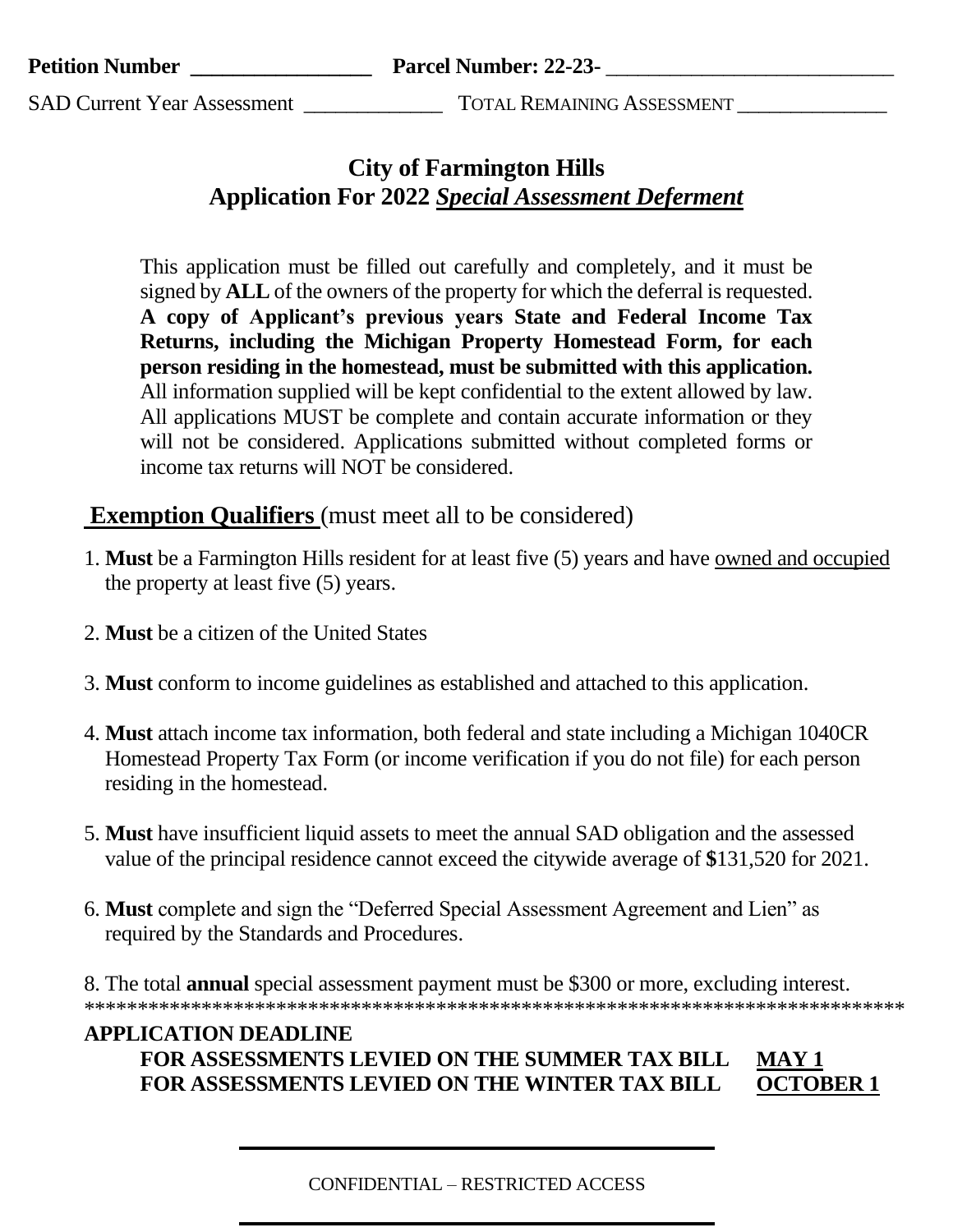|                          |                                                                                                                                                    | Age       |             |
|--------------------------|----------------------------------------------------------------------------------------------------------------------------------------------------|-----------|-------------|
|                          |                                                                                                                                                    |           |             |
|                          | Address of property for which relief is being sought:<br><u>Address of property for which relief is being sought:</u>                              |           |             |
|                          | Length of Time at this Residence                                                                                                                   |           |             |
|                          |                                                                                                                                                    |           |             |
| Applicant's              | Married                                                                                                                                            | How Long? |             |
|                          | Divorced                                                                                                                                           | How Long? |             |
| <b>Marital</b>           |                                                                                                                                                    |           |             |
| <b>Status:</b>           | Separated                                                                                                                                          | How Long? |             |
|                          | Single                                                                                                                                             | How Long? |             |
|                          | <b>Employment Status: Please check the applicable box</b>                                                                                          |           |             |
|                          | <b>Employed Full Time</b>                                                                                                                          |           | Disabled    |
|                          | Employed, Part time                                                                                                                                |           | Retired     |
|                          | Unemployed                                                                                                                                         |           | Laid Off    |
|                          | Other, explain                                                                                                                                     |           |             |
| <b>Usual Occupation:</b> |                                                                                                                                                    |           |             |
|                          | Employer: (Last employer if unemployed)                                                                                                            |           |             |
|                          | If you checked un-employed, laid off, disabled, or retired, how long have you been in this status?                                                 |           |             |
|                          | DESCRIBE ANY DISABILITY OR HEALTH PROBLEMS YOU HAVE:                                                                                               |           |             |
|                          |                                                                                                                                                    |           |             |
|                          |                                                                                                                                                    |           |             |
|                          |                                                                                                                                                    |           |             |
|                          |                                                                                                                                                    |           |             |
|                          |                                                                                                                                                    |           | Age: $\_\_$ |
|                          | <b>Employment Status: Please check the applicable box</b>                                                                                          |           |             |
|                          | <b>Employed Full Time</b>                                                                                                                          |           | Disabled    |
|                          | Employed, Part time                                                                                                                                |           | Retired     |
|                          |                                                                                                                                                    |           | Laid Off    |
|                          | Unemployed                                                                                                                                         |           |             |
|                          | Other, explain                                                                                                                                     |           |             |
| <b>Usual Occupation:</b> |                                                                                                                                                    |           |             |
|                          | Employer: (Last employer if unemployed)<br>If the Co-Owner is unemployed, laid off, disabled, or retired, how long has she/he been in this status? |           |             |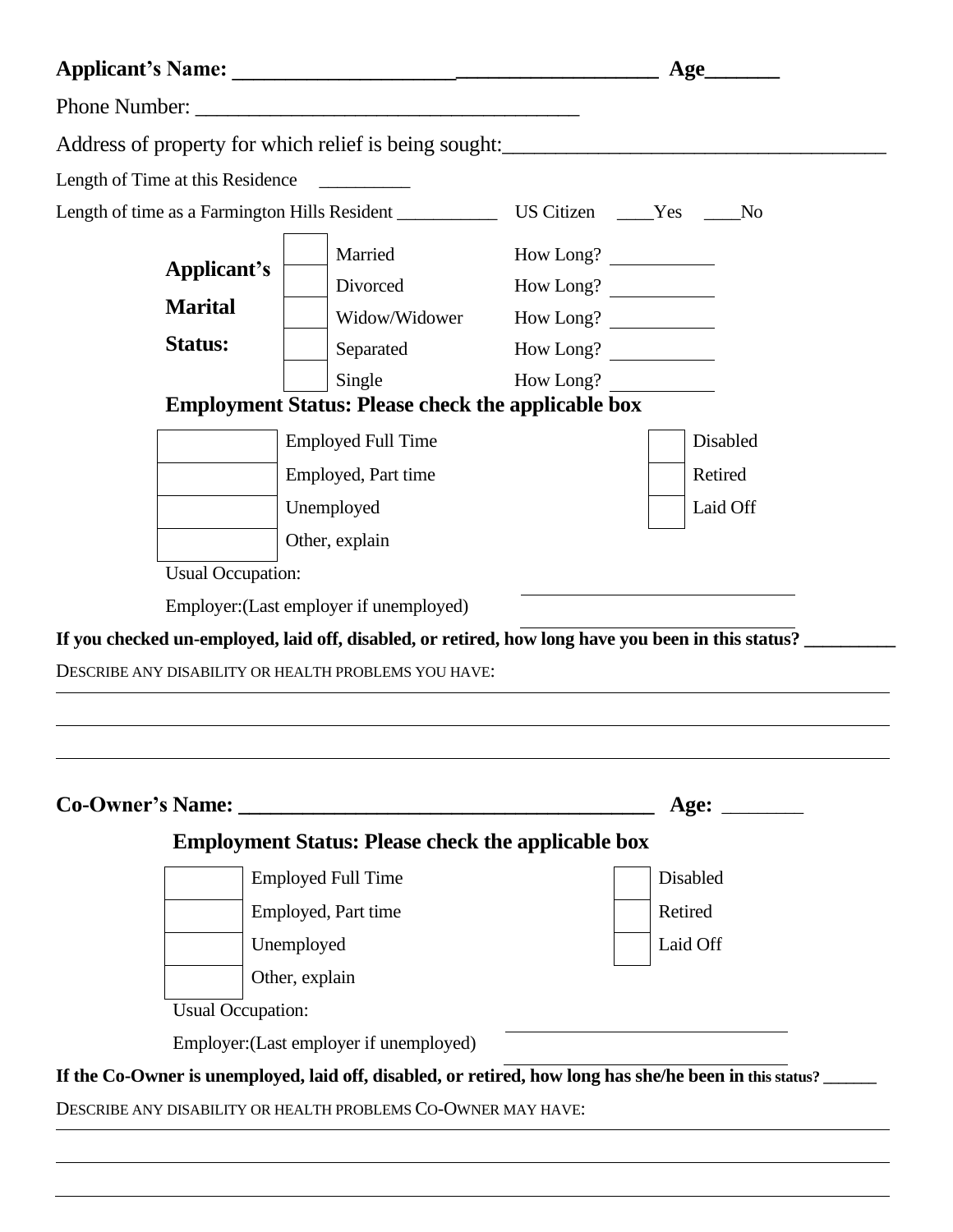### **Other persons currently residing in homestead:**

| Name                                                                              | Age | Relationship | Employment<br>status | <b>Employer</b> or<br><b>School Attending</b>                                                                           | Dependent? |                |
|-----------------------------------------------------------------------------------|-----|--------------|----------------------|-------------------------------------------------------------------------------------------------------------------------|------------|----------------|
|                                                                                   |     |              |                      |                                                                                                                         | Yes        | N <sub>0</sub> |
|                                                                                   |     |              |                      |                                                                                                                         | Yes        | N <sub>0</sub> |
|                                                                                   |     |              |                      |                                                                                                                         | Yes        | N <sub>0</sub> |
|                                                                                   |     |              |                      |                                                                                                                         | Yes        | N <sub>0</sub> |
|                                                                                   |     |              |                      |                                                                                                                         | Yes        | No             |
| Amount \$                                                                         |     |              |                      |                                                                                                                         |            |                |
|                                                                                   |     |              |                      |                                                                                                                         |            |                |
| Are you and/or your spouse the sole owners of this homestead? __________          |     |              |                      |                                                                                                                         |            |                |
|                                                                                   |     |              |                      |                                                                                                                         |            |                |
| When did you and/or your spouse purchase this homestead?                          |     |              |                      |                                                                                                                         |            |                |
|                                                                                   |     |              |                      | What was the Purchase Price? \$                                                                                         |            |                |
| homestead in the past two years? _______________. If yes, please explain.         |     |              |                      |                                                                                                                         |            |                |
|                                                                                   |     |              |                      | Is there a mortgage or land contract balance on the property? ________. If yes what is the payment amount? \$__________ |            |                |
| Does the payment include taxes or are they paid separately? $\Box$ Includes taxes |     |              |                      | $\Box$ Taxes are separate                                                                                               |            |                |
|                                                                                   |     |              |                      | What is the remaining amount due on the mortgage or land contract? \$___________ When will it be paid off? __________   |            |                |
|                                                                                   |     |              |                      |                                                                                                                         |            |                |
|                                                                                   |     |              |                      |                                                                                                                         |            |                |

Did you, your spouse or Co-Owner seek a Special Assessment Deferment last year? \_\_\_\_\_\_\_\_\_\_\_\_\_\_\_\_\_\_\_\_\_\_\_\_\_\_\_\_\_\_

## **OTHER REAL ESTATE HOLDINGS:**

Do you, your spouse, Co-Owner, or any other person residing in the homestead have a financial interest in other real estate? If yes, please provide the following information concerning that financial interest

| Location – City & State | Tax I.D. Number of Property | Value of Property | <b>Amount of Equity</b> |
|-------------------------|-----------------------------|-------------------|-------------------------|
|                         |                             |                   |                         |
|                         |                             |                   |                         |
|                         |                             |                   |                         |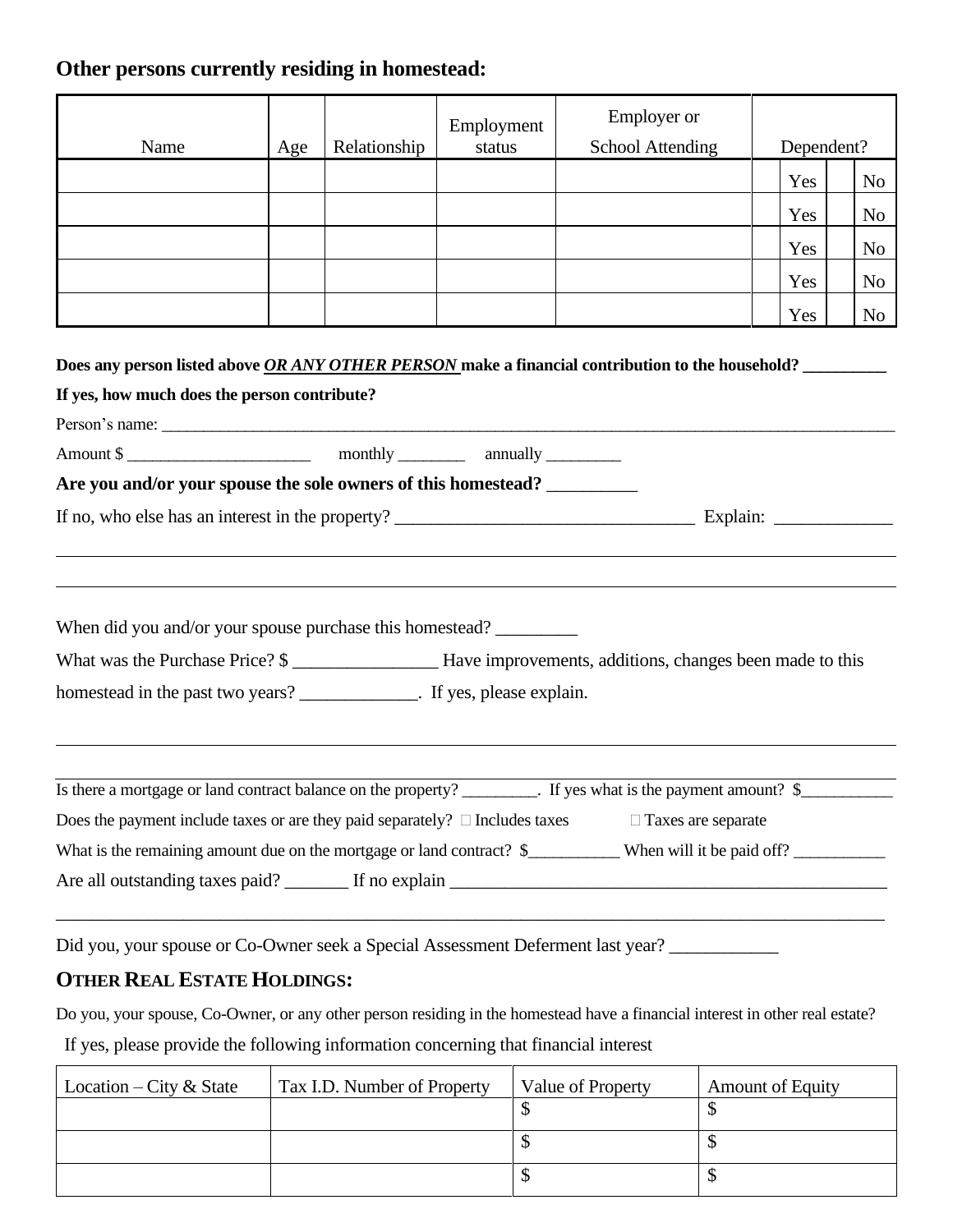#### **Other ASSETS AND INCOME DATA**

#### LIST ALL SOURCES OF PERSONAL INCOME. **INCOME INCLUDES ALL MONEY COMING INTO THE HOUSEHOLD FROM**

#### **ANY SOURCE OR PERSON.**

| Source                 | <b>Annual Income</b> | Source                           | <b>Annual Income</b> |
|------------------------|----------------------|----------------------------------|----------------------|
| Employment             |                      | Pension                          |                      |
| <b>Social Security</b> |                      | <b>Unemployment Compensation</b> | \$                   |
| Workman's Comp         |                      | Welfare Assistance/Food Stamps   | \$                   |
| A.D.C.                 |                      | Alimony                          |                      |
| Interest & Dividends   |                      | <b>Child Support</b>             |                      |
| Insurance              |                      | Gifts/Other                      |                      |

### **HOUSEHOLD INCOME**

*List the total income for each person residing in the household. Attach additional sheets if necessary.*

| <b>Name</b>     | <b>Total Income in 2021</b> | <b>Total Income in-2020</b> |
|-----------------|-----------------------------|-----------------------------|
| Applicant:      |                             |                             |
| Co-Owner:       |                             |                             |
| Other Occupant: |                             |                             |
| Other Occupant: |                             |                             |

#### **ASSETS -** List all assets: *Must be completed:*

| Cash                    | Other - describe | Net Value |
|-------------------------|------------------|-----------|
| Savings Account(s)      |                  |           |
| <b>Checking Account</b> |                  |           |
| Stocks & Bonds          |                  |           |
| Certificates            |                  |           |
| Insurance               |                  |           |
| Other                   |                  |           |

**VEHICLES -** List vehicles(s) members of the homestead own / drive. Include leased vehicles.

| Driver or Owner | Year | Make | Model |
|-----------------|------|------|-------|
|                 |      |      |       |
|                 |      |      |       |
|                 |      |      |       |

*Do you anticipate any major changes in income for the coming year?\_\_\_\_\_\_\_ If yes explain below.*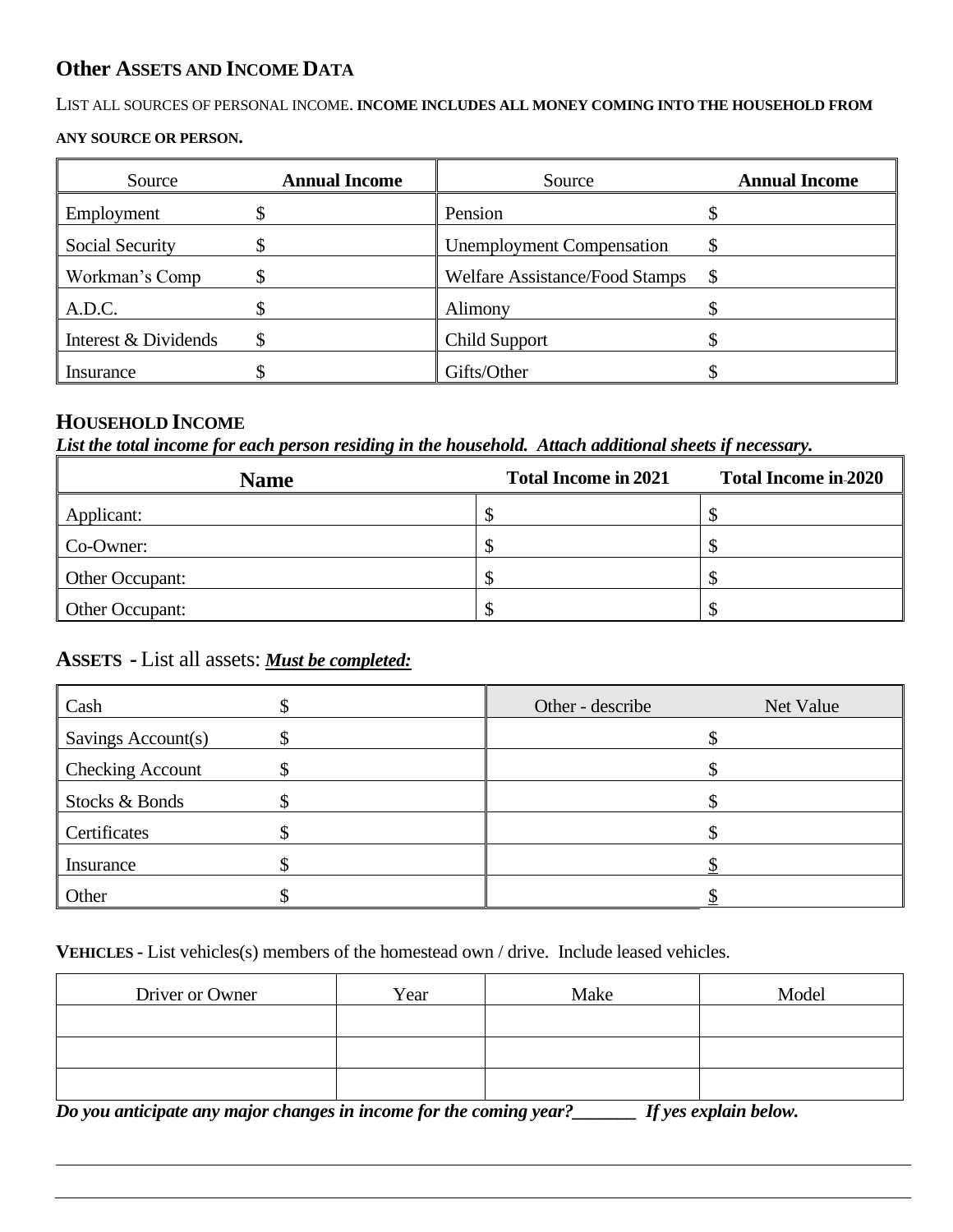### **EXPENSES**

#### **Monthly Household:**

| <b>House Payment</b> | Water     | ۲IJ | Electricity |  |
|----------------------|-----------|-----|-------------|--|
| Heating -Gas/Oil     | Telephone | ۲IJ | Cable T.V   |  |

#### **MONTHLY MEDICAL EXPENSES:**

| Persons Name | Relationship | Hospital | Doctor | Prescriptions |
|--------------|--------------|----------|--------|---------------|
|              |              |          |        |               |
|              |              |          |        |               |
|              |              |          |        |               |

#### **PERSONAL DEBTS:**

| Person or Company | Purpose of Debt | Date Debt<br>Incurred | Original Amount<br>of Debt | Monthly<br>Payment | Balance<br>Remaining |
|-------------------|-----------------|-----------------------|----------------------------|--------------------|----------------------|
|                   |                 |                       | \$                         |                    |                      |
|                   |                 |                       | \$                         |                    |                      |
|                   |                 |                       | Φ                          |                    |                      |
|                   |                 |                       | \$                         |                    |                      |
|                   |                 |                       | \$                         |                    |                      |
|                   |                 |                       | \$                         |                    |                      |
|                   |                 |                       | ъĐ                         |                    |                      |

Do you expect to sell the homestead for which Special Assessment Deferment is being sought in the next year?

#### **Applicant's Certification**

I am (We are) unable to pay the special assessment levy on the above described property and hereby make application for deferral in accordance with the City of Farmington Hills SAD Deferment Standards and Procedures. The undersigned applicants acknowledge that they have read, understand and received a copy of the "City of Farmington Hills Standards and Procedure for Special Assessment Deferrals," inclusive of the requirement of entering into and recording the Deferred Special Assessment Agreement and Lien against the property for which the deferral is requested. I (We) have read this application and fully understand the contents thereof. I (we) declare that the statements made herein are complete, true and correct to the best of my (our) knowledge. I (we) further understand that if any information contained herein is found to be false or incomplete, any deferment granted by this application may be forfeited. I (we) further understand that if this application is incomplete or I (we) fail to include all sources of income this application will not be considered. I (we) conform to the attached income and asset guidelines.

| Applicant's Signature | Date |
|-----------------------|------|
| Co-Owner's Signature  | Date |